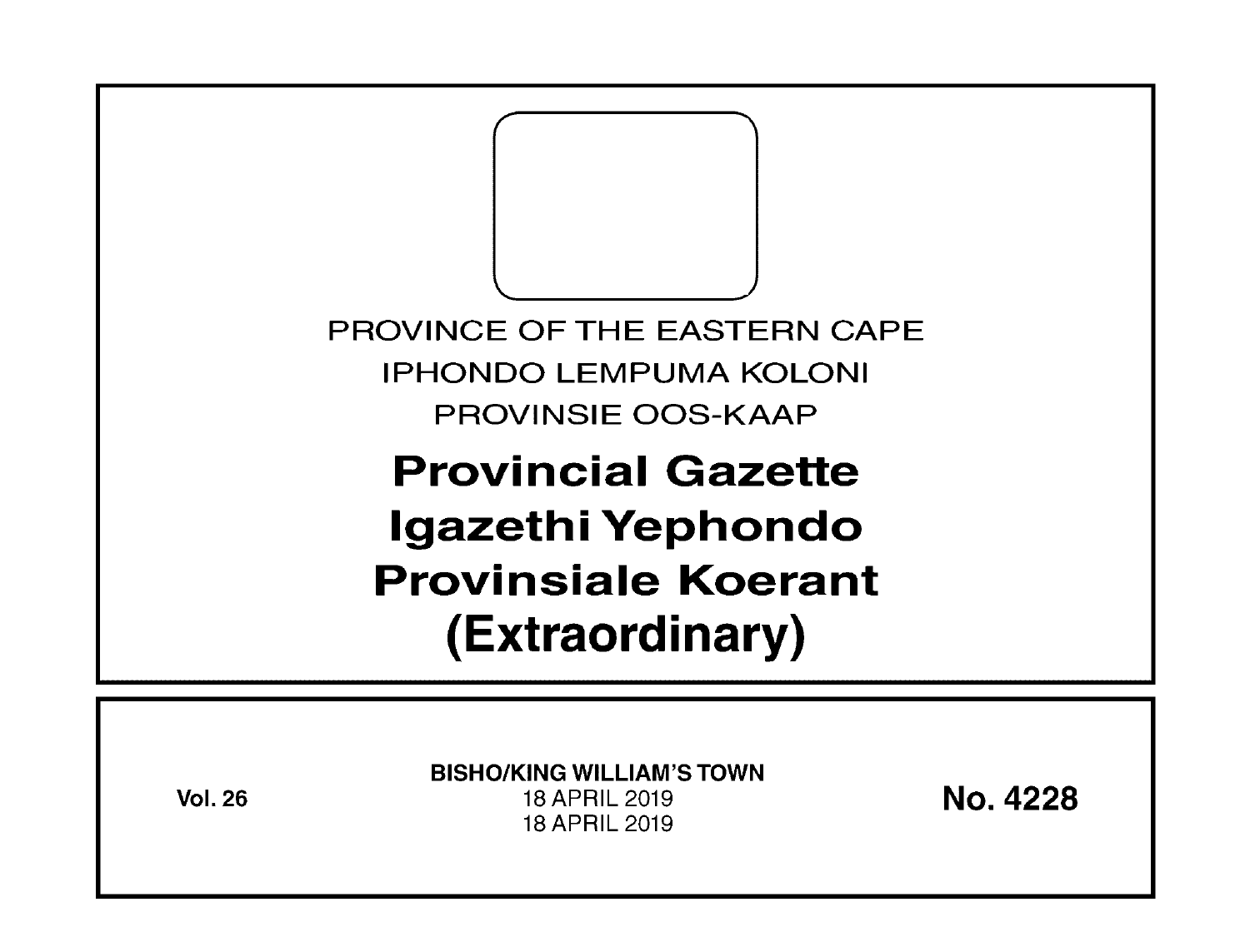## **CONTENTS**

|    |                                                                                                       | Gazette<br>No. | Page<br>No. |
|----|-------------------------------------------------------------------------------------------------------|----------------|-------------|
|    | LOCAL AUTHORITY NOTICES . PLAASLIKE OWERHEIDS KENNISGEWINGS                                           |                |             |
| 83 | Eastern Cape Liquor Act (10/2003): Notice of lodgement of applications for transfer of certificate of | 4228           |             |
| 82 |                                                                                                       | 4228           |             |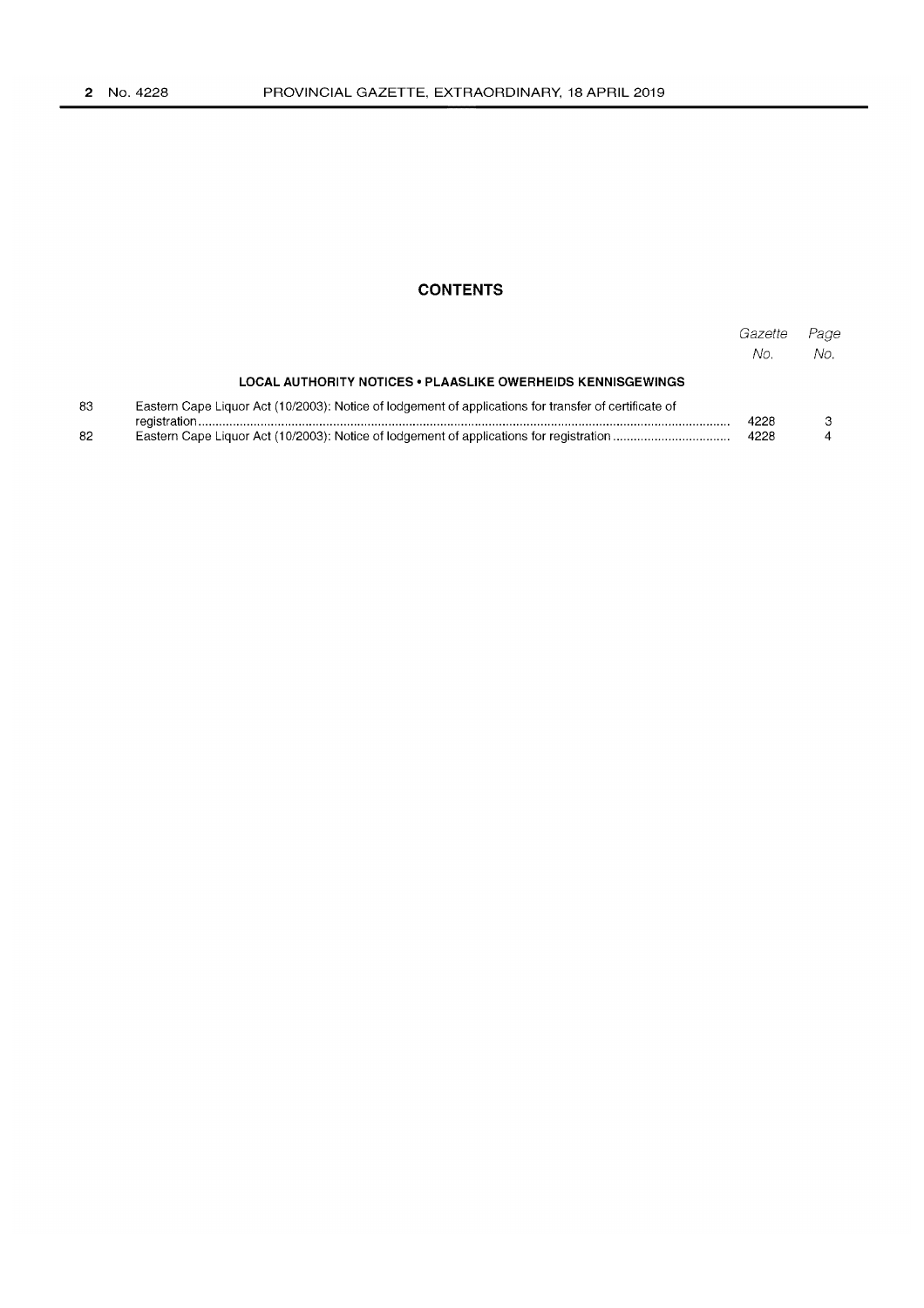# LOCAL AUTHORITY NOTICES . PLAASLIKE OWERHEIDS KENNISGEWINGS

## **LOCAL AUTHORITY NOTICE 83 OF 2019**

FORM 9 [ Reg 11 (1)]

EASTERN CAPE LIQUOR ACT, 2003 (Act No. 10 of 2003)

## NOTICE OF LODGEMENT OF APPLICATIONS FOR TRANSFER OF CERTIFICATE OF REGISTRATION

Notice is hereby given that the applications for transfer of certificates of registration, particulars of which appear in the Schedule hereunder, have been lodged with the Board.

Interested parties may, free of charge, inspect any application which appears in the Schedule hereunder and may within twenty one days of this notice,<br>lodge with the Board written representations in support of, or written

LERATO RADIKOANYANA **EASTERN CAPE LIQUOR BOARD** 17 April 2019

#### **SCHEDULE**

| <b>Application Number</b> |                   |                                                                  |                                                                                                        |                                                            |                                                                               |
|---------------------------|-------------------|------------------------------------------------------------------|--------------------------------------------------------------------------------------------------------|------------------------------------------------------------|-------------------------------------------------------------------------------|
|                           |                   | Name and<br>number of Ward                                       | Particulars of<br>certificate of<br>registration                                                       | Particulars of holder<br>of certificate of<br>registration | <b>Particulars of prospective</b><br>holder of certificate of<br>registration |
| 1.                        | ECP25029/3039/OO  | Ward 2 Sengu<br>Local Municipality                               | Kwa Xhosa Place.<br>Ndingishe Village.<br>Palmietfontein, 9767                                         | Phindile Joseph Hovi                                       | Paulos Mbuso Booi                                                             |
| 2.                        | ECP22760/90454/OO | Ward 26 Nelson<br>Mandela<br>Metropolitan<br>Municipality        | Austine Sport Bar,<br>24125 Soniica Street,<br>Zwide, Port Elizabeth,<br>6001                          | Austine Odiri Okeke                                        | Siphokazi Mabel Kafa                                                          |
| 3.                        | ECP23156/90454/OF | Ward 48 Nelson<br>Mandela<br>Metropolitan<br><b>Municipality</b> | Tops @ Market Square,<br>Erf 2204 & 22597, 21-<br>25 Constitution Road.<br>Uitenhage, 6229             | Market Square UTH<br>Grocer (Pty) Limited                  | Laws Stores CC                                                                |
| 4.                        | ECP14518/90454/OF | Ward 44 Nelson<br>Mandela<br>Metropolitan<br>Municipality        | Tops @ Kwanobuhie,<br>Shop 5 Corner Hoyand<br>& Matanzima Road,<br>Kwanobuhle, Port<br>Elizabeth, 6001 | Market Square UTH<br>Grocer (Pty) Limited                  | Laws Stores CC                                                                |
| 5.                        | ECP14624/03254/OO | Ward 19 Matatiele<br>Local Municipality                          | VCafe, Erf 2553, Shop 1<br>Market Square, Cnr<br>Long and Market Street,<br>Matatiele, 4730            | Amandla Asiwe (Pty)<br>Limited                             | Bingo Royale Matatiele (Pty)<br>Limited                                       |